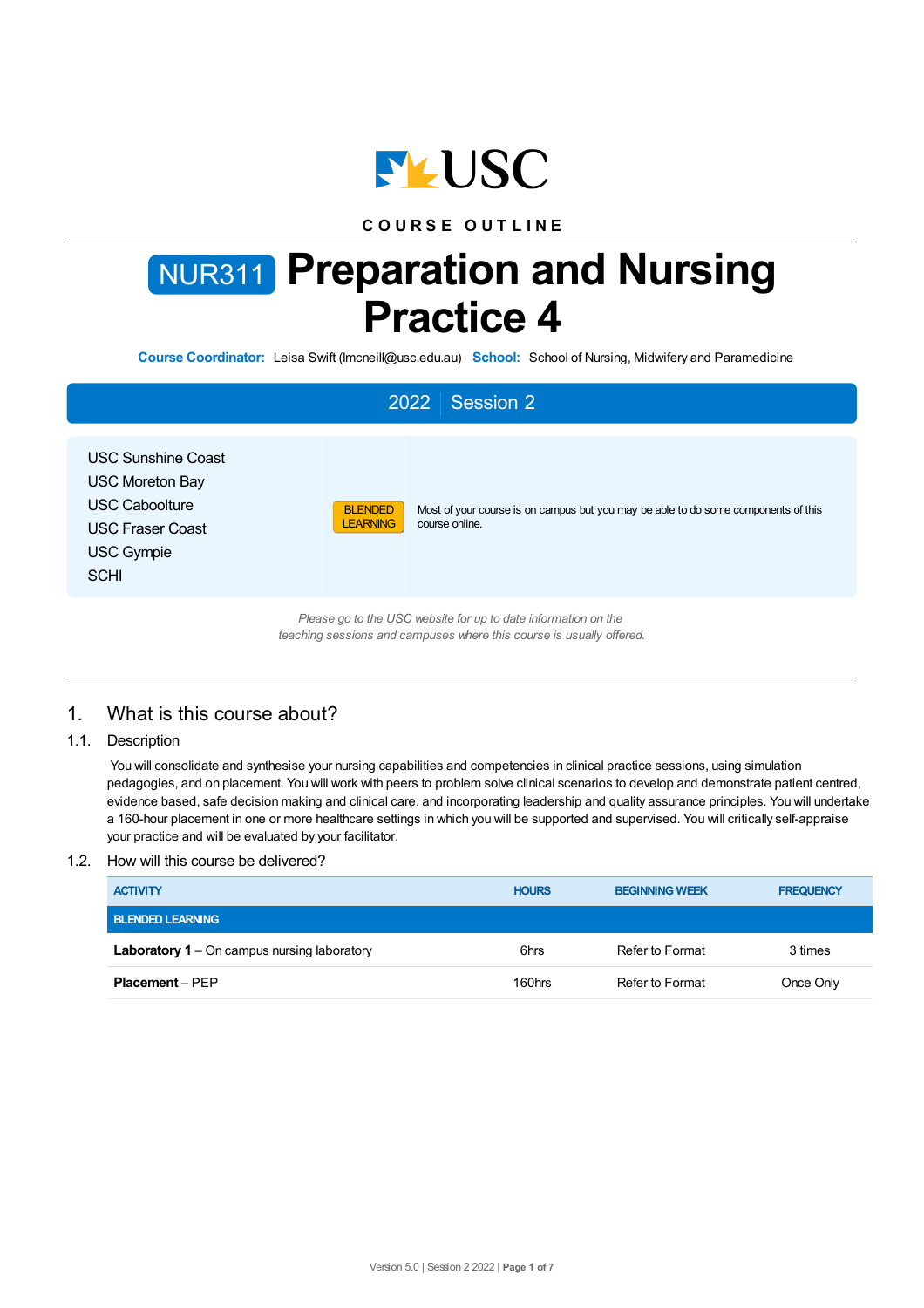# 1.3. Course Topics

Professional Values and Effectiveness:

- Critical thinking and problem solving
- Organisational awareness

Communication and Partnership:

- Person focussed care communication involving patients and families in handover and care planning using structured and documented processes
- $\bullet$  Patient education quality use of medicines

Assessment:

- Comprehensive assessment
- Ongoing assessment and monitoring

Care Planning and Management:

- Planning, prioritising, delivering and evaluating care using therapeutic evidence based interventions.
- Co-ordination of care planning for one or a group of patients/clients

Safeguarding and Quality:

- Safe medication practice risk management; personal procedural and environment factors; medication education options, benefits and risks
- Infection prevention and control aseptic non touch technique, transmission based precautions

Leadership:

- Effective team work and communication
- Delegation
- Working with QA processes

# 2. What level is this course?

### 300 Level (Graduate)

Demonstrating coherence and breadth or depth of knowledge and skills. Independent application of knowledge and skills in unfamiliar contexts. Meeting professional requirements and AQF descriptors for the degree. May require pre-requisites where discipline specific introductory or developing knowledge or skills is necessary. Normally undertaken in the third or fourth full-time study year of an undergraduate program.

# 3. What is the unit value of this course?

12 units

# 4. How does this course contribute to my learning?

|                  | <b>COURSE LEARNING OUTCOMES</b>                                                                                                                                      | <b>GRADUATE QUALITIES</b>                                                 |
|------------------|----------------------------------------------------------------------------------------------------------------------------------------------------------------------|---------------------------------------------------------------------------|
|                  | On successful completion of this course, you should be able to                                                                                                       | Completing these tasks<br>successfully will contribute to<br>you becoming |
|                  | Leverage current knowledge and skills to problem solve novel clinical scenarios and plan evidence<br>based, safe and patient centred care.                           | Creative and critical thinker<br>Empowered                                |
|                  | Collaboratively develop solutions and approaches to care planning and management in novel<br>clinical scenarios incorporating quality assurance principles.          | Creative and critical thinker<br>Empowered                                |
| $\left(3\right)$ | Demonstrate a satisfactory level of nursing practice according to the NMBA Registered nurse<br>standards for practice at a transitioning to practice, student level. | Ethical<br>Engaged                                                        |
|                  | Know and behave in accordance with the National Code of Conduct for Nurses and the ICN Code<br>of Ethics for Nurses.                                                 | Ethical<br>Engaged                                                        |
| 5                | Have completed the allocated practice hours for the course.                                                                                                          | Ethical<br>Engaged                                                        |

# 5. Am Ieligible to enrol in this course?

Refer to the USC [Glossary](https://www.usc.edu.au/about/policies-and-procedures/glossary-of-terms-for-policy-and-procedures) of terms for definitions of "pre-requisites, co-requisites and anti-requisites".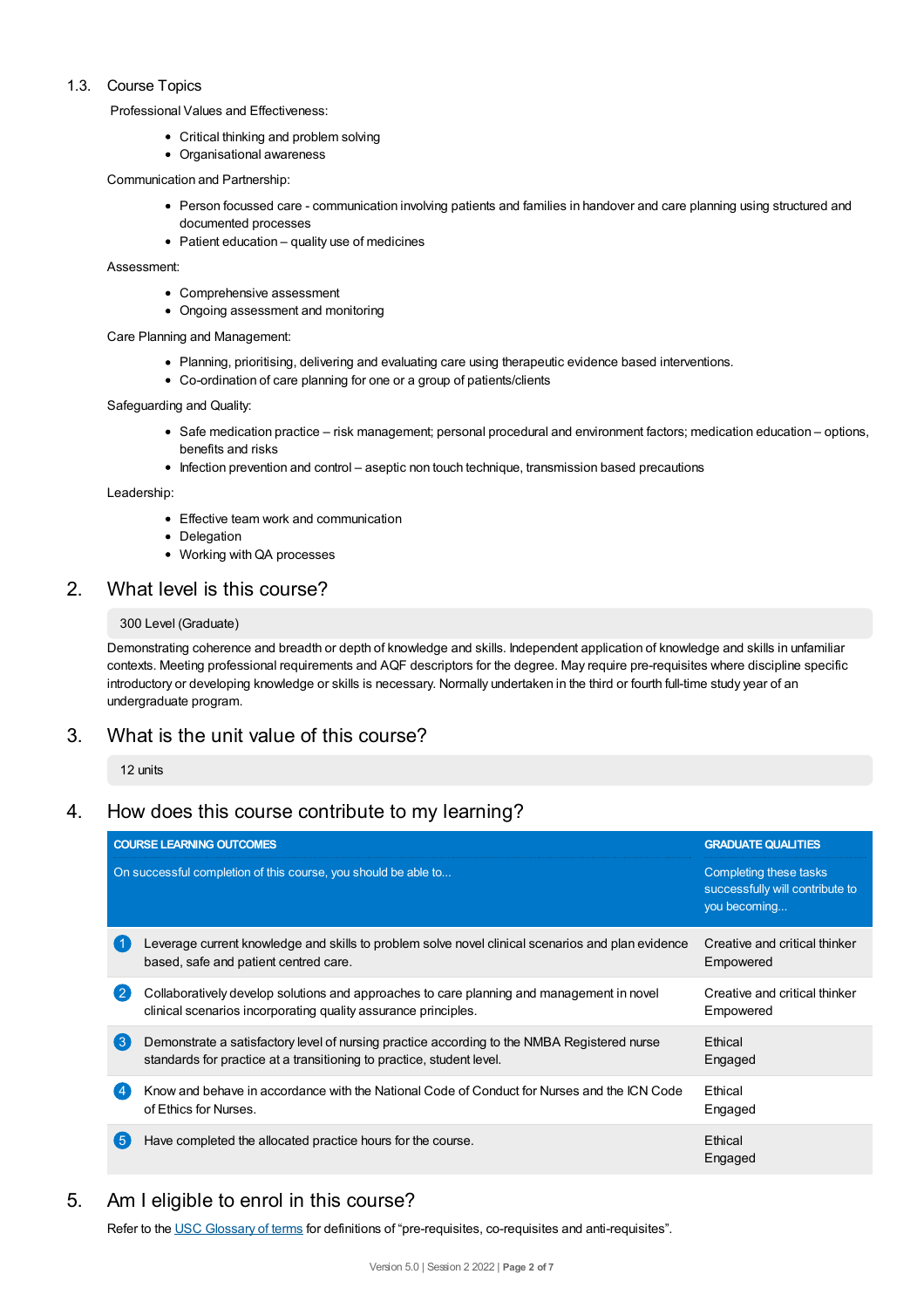# 5.1. Pre-requisites

(NUR202 or NUR287) and NUR231 and NUR331 and enrolled in Program SC391, SC392.

5.2. Co-requisites

Not applicable

5.3. Anti-requisites

Not applicable

5.4. Specific assumed prior knowledge and skills (where applicable)

Aware of the practice of professional communication which is addressed in the pre-requisite pathway.

# 6. How am Igoing to be assessed?

6.1. Grading Scale

# Limited Grading (PNP)

Pass (PU), Fail (UF). All assessment tasks are required to be passed for successful completion of the course.

# 6.2. Details of early feedback on progress

Task 2a peer assessment of safe medication practice is a formative assessment that you engage with on the first day of the intensive offering. You will participate in safe medication practice as well as appraising a peer regarding safe medication practice. Task 2a provides immediate feedback on your performance of safe medication practice and informs the summative assessment task 2b – safe medication oral assessment

# 6.3. Assessment tasks

| <b>DELIVERY</b><br><b>MODE</b> | <b>TASK</b><br>NO. | <b>ASSESSMENT</b><br><b>PRODUCT</b> | <b>INDIVIDUAL</b><br><b>OR GROUP</b> | <b>WHAT IS THE</b><br><b>DURATION /</b><br>LENGTH?                                                                                                     | <b>WHEN SHOULD I SUBMIT?</b>      | <b>WHERE SHOULD I</b><br><b>SUBMIT IT?</b> |
|--------------------------------|--------------------|-------------------------------------|--------------------------------------|--------------------------------------------------------------------------------------------------------------------------------------------------------|-----------------------------------|--------------------------------------------|
| All                            | $\mathbf{1}$       | <b>Written Piece</b>                | Individual                           | In class activity<br>- approx 750<br>words                                                                                                             | Refer to Format                   | In Class                                   |
| All                            | 2a                 | Practical /<br>Laboratory Skills    | Individual                           | - 30 minutes<br>allocated per<br>student                                                                                                               | In class activity Refer to Format | In Class                                   |
| All                            | 2 <sub>b</sub>     | Oral                                | Individual                           | - 10 minutes<br>per student<br>allocated to<br>conduct oral<br>assessment. 1<br>minute perusal<br>time of<br>documentation<br>allocated per<br>student | In class activity Refer to Format | In Class                                   |
| All                            | 3                  | Placement<br>performance            | Individual                           | Required<br>hours (160)<br>completed<br>and<br>satisfactory<br>achievement<br>of<br>competence<br>based on<br><b>ANSAT</b>                             | Refer to Format                   | SONIA                                      |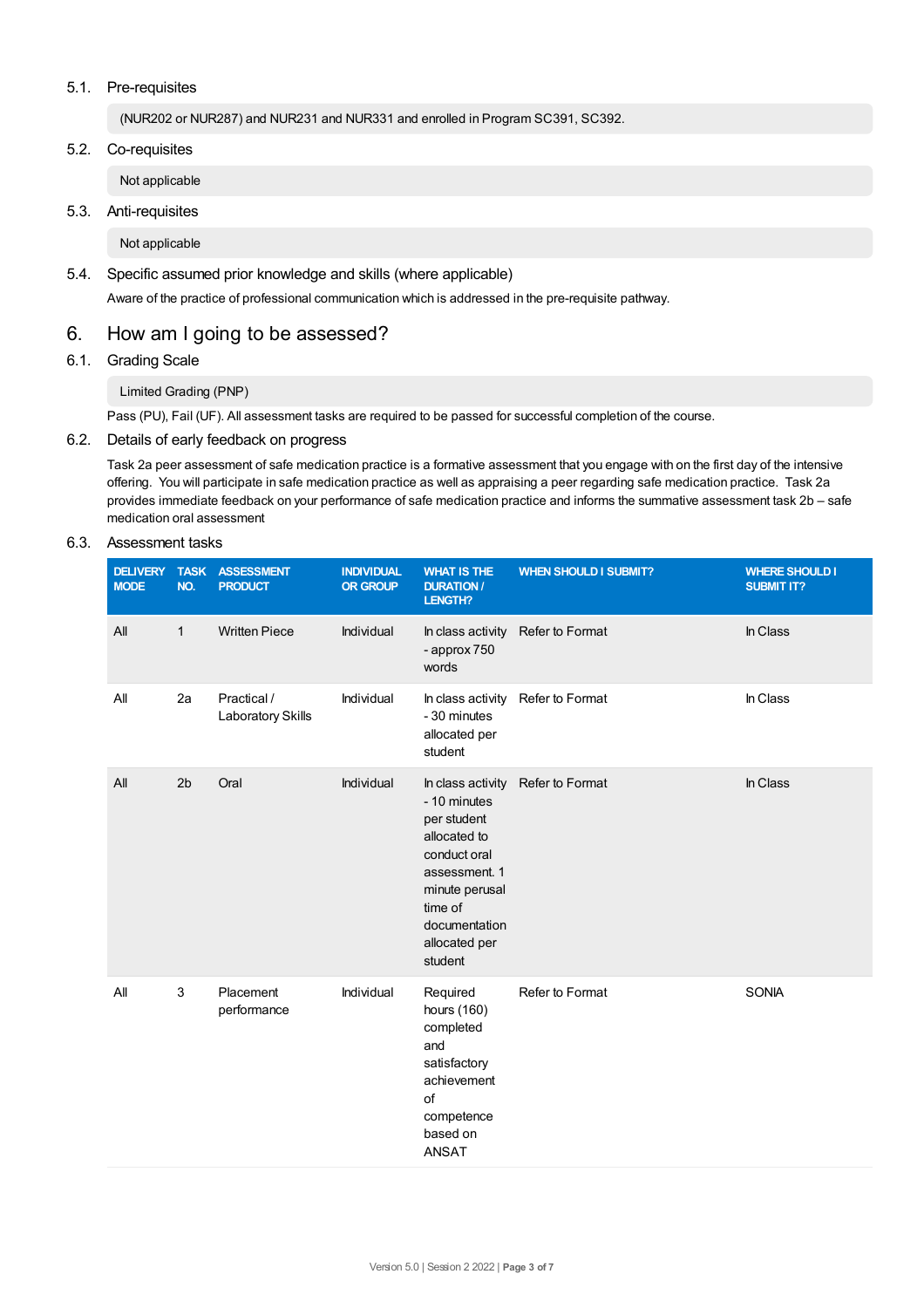# **All - Assessment Task 1:** Practice Reflection

| <b>GOAL:</b>                                                                                                                                                                                                                                                                                                                                                                                                                                                                                                                | Provide evidence to support your learning and demonstrate preparation to transition to practice.                                                                       |                                     |  |  |  |  |
|-----------------------------------------------------------------------------------------------------------------------------------------------------------------------------------------------------------------------------------------------------------------------------------------------------------------------------------------------------------------------------------------------------------------------------------------------------------------------------------------------------------------------------|------------------------------------------------------------------------------------------------------------------------------------------------------------------------|-------------------------------------|--|--|--|--|
| <b>PRODUCT:</b>                                                                                                                                                                                                                                                                                                                                                                                                                                                                                                             | <b>Written Piece</b>                                                                                                                                                   |                                     |  |  |  |  |
| <b>FORMAT:</b>                                                                                                                                                                                                                                                                                                                                                                                                                                                                                                              | Submit: Day 1, 2 and 3                                                                                                                                                 |                                     |  |  |  |  |
|                                                                                                                                                                                                                                                                                                                                                                                                                                                                                                                             | In each of your three weeks of nursing practice laboratories you will generate evidence to show how you are reflecting on<br>and leveraging your knowledge and skills. |                                     |  |  |  |  |
| You will work with peers during each of the 3 laboratory sessions and submit to your tutor your completed reflection on the<br>provided template at the end of the session. Each week you will need to consider and document evidence of your<br>preparation prior to class, activities in class and your reflection and peer feedback on your activities in class (CICO –<br>Check-in Check-out). Further information and the template which you need to download to bring to your laboratory session<br>is on Blackboard. |                                                                                                                                                                        |                                     |  |  |  |  |
|                                                                                                                                                                                                                                                                                                                                                                                                                                                                                                                             |                                                                                                                                                                        |                                     |  |  |  |  |
| <b>CRITERIA:</b>                                                                                                                                                                                                                                                                                                                                                                                                                                                                                                            | No.                                                                                                                                                                    | <b>Learning Outcome</b><br>assessed |  |  |  |  |
|                                                                                                                                                                                                                                                                                                                                                                                                                                                                                                                             | Leverage current knowledge and skills to problem solve novel clinical scenarios and plan<br>evidence based, safe and patient centred care                              | (1)                                 |  |  |  |  |
|                                                                                                                                                                                                                                                                                                                                                                                                                                                                                                                             | 2<br>Collaboratively develop solutions and approaches to care planning and management in<br>novel clinical scenarios incorporating quality assurance principles        | $\left( 2 \right)$                  |  |  |  |  |

# **All - Assessment Task 2a:** Safe Medication Practice Peer Assessment

| <b>GOAL:</b>     | You will demonstrate the safe medication practice.                                                                                                                                                                                                                                                                                                                                                                   |                                                                                                                                                                     |                                     |  |  |  |
|------------------|----------------------------------------------------------------------------------------------------------------------------------------------------------------------------------------------------------------------------------------------------------------------------------------------------------------------------------------------------------------------------------------------------------------------|---------------------------------------------------------------------------------------------------------------------------------------------------------------------|-------------------------------------|--|--|--|
| <b>PRODUCT:</b>  | Practical / Laboratory Skills                                                                                                                                                                                                                                                                                                                                                                                        |                                                                                                                                                                     |                                     |  |  |  |
| <b>FORMAT:</b>   | Submit: Day 1.<br>In the first nursing practice laboratory (week 1 of your intensive block) you will work with a peer and use the provided<br>template to demonstrate safe medication practice. You will submit the completed template to the tutor once you have<br>finished the activity. Further information and the template which you need to download to bring to your laboratory session is<br>on Blackboard. |                                                                                                                                                                     |                                     |  |  |  |
| <b>CRITERIA:</b> | No.                                                                                                                                                                                                                                                                                                                                                                                                                  |                                                                                                                                                                     | <b>Learning Outcome</b><br>assessed |  |  |  |
|                  |                                                                                                                                                                                                                                                                                                                                                                                                                      | Leverage current knowledge and skills to problem solve novel clinical scenarios and plan<br>evidence based, safe and patient centred care                           | $\left( 2\right)$                   |  |  |  |
|                  | 2                                                                                                                                                                                                                                                                                                                                                                                                                    | Demonstrate a satisfactory level of nursing practice according to the NMBA Registered<br>nurse standards for practice at a transitioning to practice, student level | $\left(3\right)$                    |  |  |  |
|                  |                                                                                                                                                                                                                                                                                                                                                                                                                      |                                                                                                                                                                     |                                     |  |  |  |

# **All - Assessment Task 2b:** Safe Medication Practice Oral Assessment

| <b>GOAL:</b>    | Safe Medication Practice Oral Assessment                                                                                                                                                                                                                                                                                                                                                                                                                                                                                                        |
|-----------------|-------------------------------------------------------------------------------------------------------------------------------------------------------------------------------------------------------------------------------------------------------------------------------------------------------------------------------------------------------------------------------------------------------------------------------------------------------------------------------------------------------------------------------------------------|
| <b>PRODUCT:</b> | Oral                                                                                                                                                                                                                                                                                                                                                                                                                                                                                                                                            |
| <b>FORMAT:</b>  | Submit: Day 2 or 3.                                                                                                                                                                                                                                                                                                                                                                                                                                                                                                                             |
|                 | Over week 2 or 3 of your intensive block, you will verbally provide your tutor the information to prepare, plan, perform,<br>administer, evaluate and monitor the administration of a medication. The tutor will document the information provided on a<br>template. You will be able to view and make comment on the information recorded. At the completion of the oral<br>examination, both yourself and tutor will sign the assessment template documentation agreeing the information in correct.<br>Further information is on Blackboard. |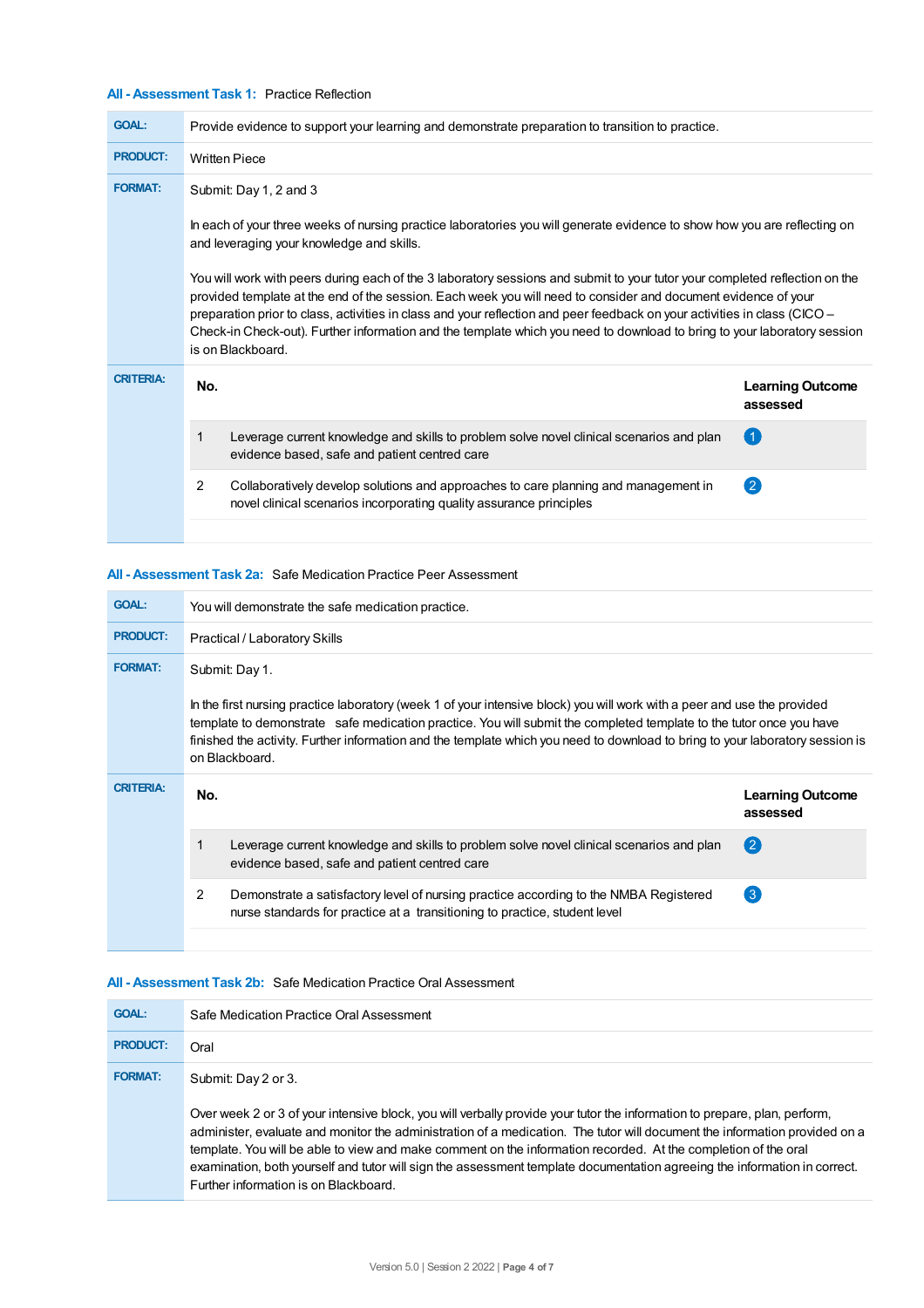| <b>CRITERIA:</b> | No. |                                                                                                                                                                     | <b>Learning Outcome</b><br>assessed |
|------------------|-----|---------------------------------------------------------------------------------------------------------------------------------------------------------------------|-------------------------------------|
|                  |     | Leverage current knowledge and skills to problem solve novel clinical scenarios and plan<br>evidence based, safe and patient centred care.                          | (1)                                 |
|                  |     | Demonstrate a satisfactory level of nursing practice according to the NMBA Registered<br>nurse standards for practice at a transitioning to practice, student level | 3                                   |

# **All - Assessment Task 3:** Assessment of Clinical Practice

| <b>GOAL:</b>     | The purpose of this assessment is for you to demonstrate completion of allocated placement at a transitioning student<br>level and a satisfactory standard based on the NMBA National Standards for Practice for Registered Nurses as measured<br>using the Australian Nursing Standards Assessment Tool (ANSAT).                                                                                                                                                                                                                                                                                                                                                                                                                                                                                                                                                                                                                                                                                                                                                                                                                                                                                                                                                                                                                                                                                                                                                                                                                                                                                                                                                                                                                                                                                                                                            |                                                                                                                                |                                     |  |  |  |  |
|------------------|--------------------------------------------------------------------------------------------------------------------------------------------------------------------------------------------------------------------------------------------------------------------------------------------------------------------------------------------------------------------------------------------------------------------------------------------------------------------------------------------------------------------------------------------------------------------------------------------------------------------------------------------------------------------------------------------------------------------------------------------------------------------------------------------------------------------------------------------------------------------------------------------------------------------------------------------------------------------------------------------------------------------------------------------------------------------------------------------------------------------------------------------------------------------------------------------------------------------------------------------------------------------------------------------------------------------------------------------------------------------------------------------------------------------------------------------------------------------------------------------------------------------------------------------------------------------------------------------------------------------------------------------------------------------------------------------------------------------------------------------------------------------------------------------------------------------------------------------------------------|--------------------------------------------------------------------------------------------------------------------------------|-------------------------------------|--|--|--|--|
| <b>PRODUCT:</b>  | Placement performance                                                                                                                                                                                                                                                                                                                                                                                                                                                                                                                                                                                                                                                                                                                                                                                                                                                                                                                                                                                                                                                                                                                                                                                                                                                                                                                                                                                                                                                                                                                                                                                                                                                                                                                                                                                                                                        |                                                                                                                                |                                     |  |  |  |  |
| <b>FORMAT:</b>   | Submit: At completion of allocated clinical placement hours.                                                                                                                                                                                                                                                                                                                                                                                                                                                                                                                                                                                                                                                                                                                                                                                                                                                                                                                                                                                                                                                                                                                                                                                                                                                                                                                                                                                                                                                                                                                                                                                                                                                                                                                                                                                                 |                                                                                                                                |                                     |  |  |  |  |
|                  | You will have a progressive assessment of practice which provides you with the opportunity to work with your facilitator to<br>reflect on your practice during the initial period of the placement, review your progress against the criteria using the<br>Australian Nursing Standards Assessment Tool (ANSAT), and develop a plan to support your successful completion of this<br>work integrated learning experience. The course coordinator will review the completed progressive ANSAT tool. Please<br>note: You will also receive ongoing feedback throughout your placement as a formative and developmental process. If you<br>are not meeting satisfactory Standards for Practice at any point, learning processes will be implemented to guide and<br>support you to satisfactorily meet each standard. Unsatisfactory behaviours which put patient/client safety at risk or<br>practices that do not adhere with the NMBA Code of Conduct for nurses and/or ICN Code of Ethics may result in removal<br>from placement at any time during the clinical placement and failure of the course. If a learning plan is required during your<br>placement you must meet all the requirements and standards for practice at a satisfactory level to proceed to a final<br>assessment.<br>Finalisation of assessment: The clinical facilitator/preceptor will use the ANSAT to finalise the assessment. You need to<br>complete all the required hours and meet a satisfactory level of achievement in all standards for practice. The summative<br>ANSAT will be submitted to the course coordinator for final judgement. Ultimate accountability for assessing students in<br>relation to clinical practice (WIL) resides with the course coordinator and results and course grades are finalised through<br>the USC assessment policy and procedures. |                                                                                                                                |                                     |  |  |  |  |
| <b>CRITERIA:</b> | No.                                                                                                                                                                                                                                                                                                                                                                                                                                                                                                                                                                                                                                                                                                                                                                                                                                                                                                                                                                                                                                                                                                                                                                                                                                                                                                                                                                                                                                                                                                                                                                                                                                                                                                                                                                                                                                                          |                                                                                                                                | <b>Learning Outcome</b><br>assessed |  |  |  |  |
|                  | 1                                                                                                                                                                                                                                                                                                                                                                                                                                                                                                                                                                                                                                                                                                                                                                                                                                                                                                                                                                                                                                                                                                                                                                                                                                                                                                                                                                                                                                                                                                                                                                                                                                                                                                                                                                                                                                                            | Practice behaviours as measured against NMBA Registered Nurse Standards for<br>Practice and as detailed in the assessment tool | $\left(3\right)$                    |  |  |  |  |
|                  | $\overline{2}$                                                                                                                                                                                                                                                                                                                                                                                                                                                                                                                                                                                                                                                                                                                                                                                                                                                                                                                                                                                                                                                                                                                                                                                                                                                                                                                                                                                                                                                                                                                                                                                                                                                                                                                                                                                                                                               | Evidence of adherence to Code of Conduct and ICN Code of Ethics criteria and standards                                         | $\overline{\mathbf{A}}$             |  |  |  |  |
|                  | 3                                                                                                                                                                                                                                                                                                                                                                                                                                                                                                                                                                                                                                                                                                                                                                                                                                                                                                                                                                                                                                                                                                                                                                                                                                                                                                                                                                                                                                                                                                                                                                                                                                                                                                                                                                                                                                                            | Completion of allocated practice hours for this course (160)                                                                   | $\left(5\right)$                    |  |  |  |  |
|                  |                                                                                                                                                                                                                                                                                                                                                                                                                                                                                                                                                                                                                                                                                                                                                                                                                                                                                                                                                                                                                                                                                                                                                                                                                                                                                                                                                                                                                                                                                                                                                                                                                                                                                                                                                                                                                                                              |                                                                                                                                |                                     |  |  |  |  |

# 7. Directed study hours

A 12-unit course will have total of 150 learning hours which will include directed study hours (including online if required), self-directed learning and completion of assessable tasks. Directed study hours may vary by location. Student workload is calculated at 12.5 learning hours per one unit.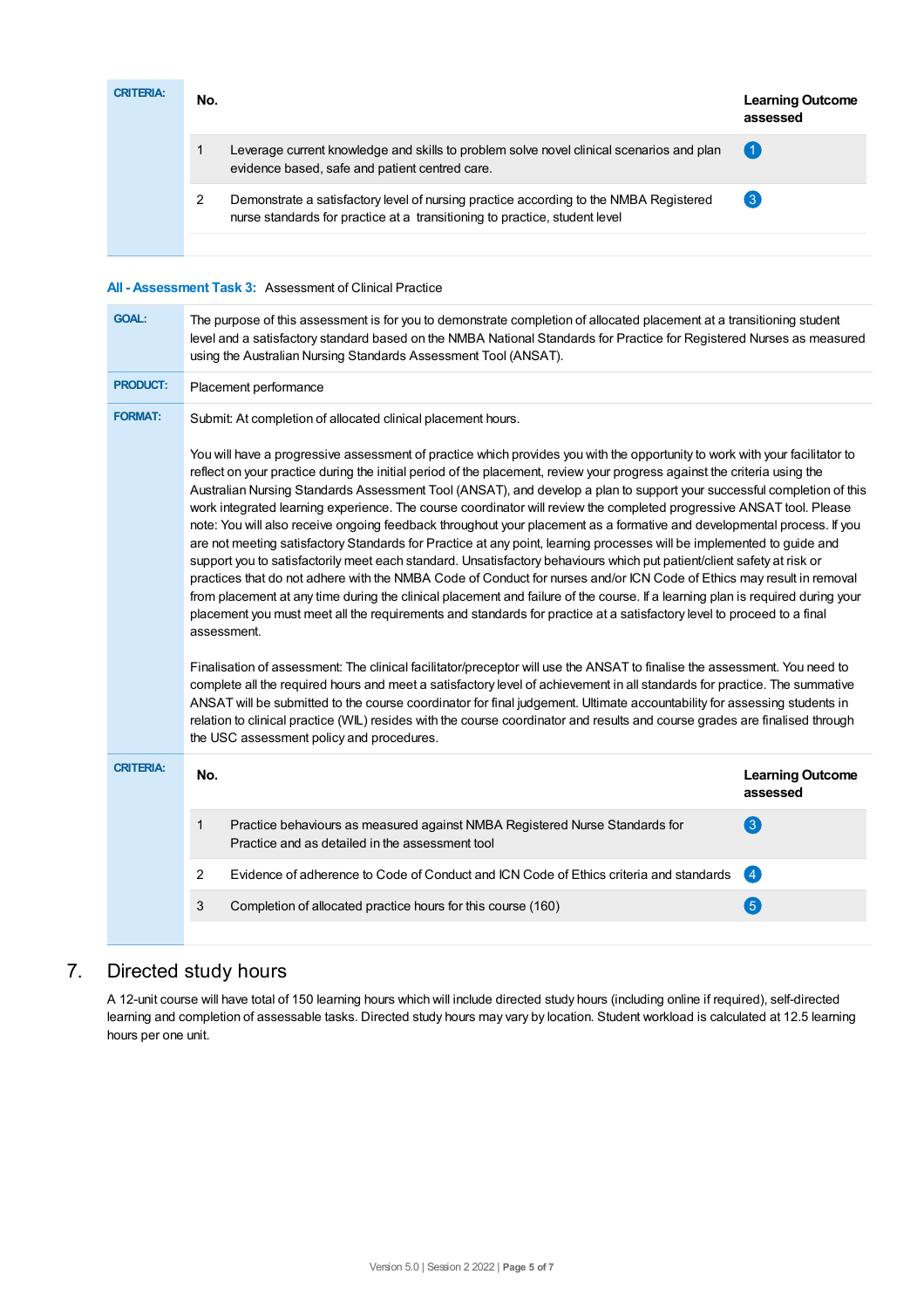### 7.1. Schedule

| PERIOD AND TOPIC                                                                                                                 | <b>ACTIVITIES</b>                                                                                                     |
|----------------------------------------------------------------------------------------------------------------------------------|-----------------------------------------------------------------------------------------------------------------------|
| Day 1: Quality Assurance relevant to the National safety and<br>Quality Health Service Standards and<br>Safe Medication Practice | Nursing practice laboratory clinical scenarios.<br>Practice reflection (Task 1)<br>Safe medication practice (Task 2a) |
| Day 2: Planning, prioritising and evaluating care in clinical<br>situations.                                                     | Nursing practice laboratory clinical scenarios.<br>Practice reflection (Task 1)<br>Safe medication practice (Task 2b) |
| Day 3: Effective team work and communication including<br>leadership, delegation and supervision                                 | Nursing practice laboratory clinical scenarios.<br>Practice reflection (Task 1)<br>Safe medication practice (Task 2b) |

# 8. What resources do I need to undertake this course?

Please note: Course information, including specific information of recommended readings, learning activities, resources, weekly readings, etc. are available on the course Blackboard site– Please log in as soon as possible.

### 8.1. Prescribed text(s) or course reader

Please note that you need to have regular access to the resource(s) listed below. Resources may be required or recommended.

| <b>REQUIRED? AUTHOR</b> |                                                                                                 | <b>YEAR TITLE</b>          | <b>PUBLISHER</b>               |
|-------------------------|-------------------------------------------------------------------------------------------------|----------------------------|--------------------------------|
| Required                | Audrey Berman / Shirlee 0<br>Snyder / Tracy Levett-<br>Jones / Trish Burton /<br>Nichole Harvey | Skills in Clinical Nursing | Pearson Education<br>Australia |

### 8.2. Specific requirements

On campus learning - You will work with colleagues in nursing laboratories to develop your skills and to produce evidence of your competency as part of your assessments. Completion of nursing laboratory orientation. You are required to wear fully enclosed shoes and uniform during all nursing laboratory classes.

All nursing laboratory classes must be attended

Work integrated placement - Please familiarise yourself with the Clinical Fact Sheets. They contain all the information and procedures which guide the conduct of your work integrated learning experience in this course. Please note your Summative Clinical Assessment will not be finalised until you have completed the allocated hours for this course. If you are unable to attend any hours you will be required to make these up. Your grade for the course will not be finalised until all requirements are satisfactorily completed. You are required to wear the USC nursing/midwifery student uniform to clinical placement. You may need to travel to placement and you will need to cover these costs.

# 9. How are risks managed in this course?

Risk assessments have been performed for all field activities and low to moderate levels of health and safety risk exists. Moderate risks may include working in an Australian bush setting, working with people, working outside normal office hours for example. It is your responsibility to review course material, search online, discuss with lecturers and peers and understand the health and safety risks associated with your specific course of study and to familiarise yourself with the University's general health and safety principles by reviewing the online [induction](https://online.usc.edu.au/webapps/blackboard/content/listContentEditable.jsp?content_id=_632657_1&course_id=_14432_1) training for students, and following the instructions of the University staff.

# 10. What administrative information is relevant to this course?

# 10.1. Assessment: Academic Integrity

Academic integrity is the ethical standard of university participation. It ensures that students graduate as a result of proving they are competent in their discipline. This is integral in maintaining the value of academic qualifications. Each industry has expectations and standards of the skills and knowledge within that discipline and these are reflected in assessment.

Academic integrity means that you do not engage in any activity that is considered to be academic fraud; including plagiarism, collusion or outsourcing any part of any assessment item to any other person. You are expected to be honest and ethical by completing all work yourself and indicating in your work which ideas and information were developed by you and which were taken from others. You cannot provide your assessment work to others. You are also expected to provide evidence of wide and critical reading, usually by using appropriate academic references.